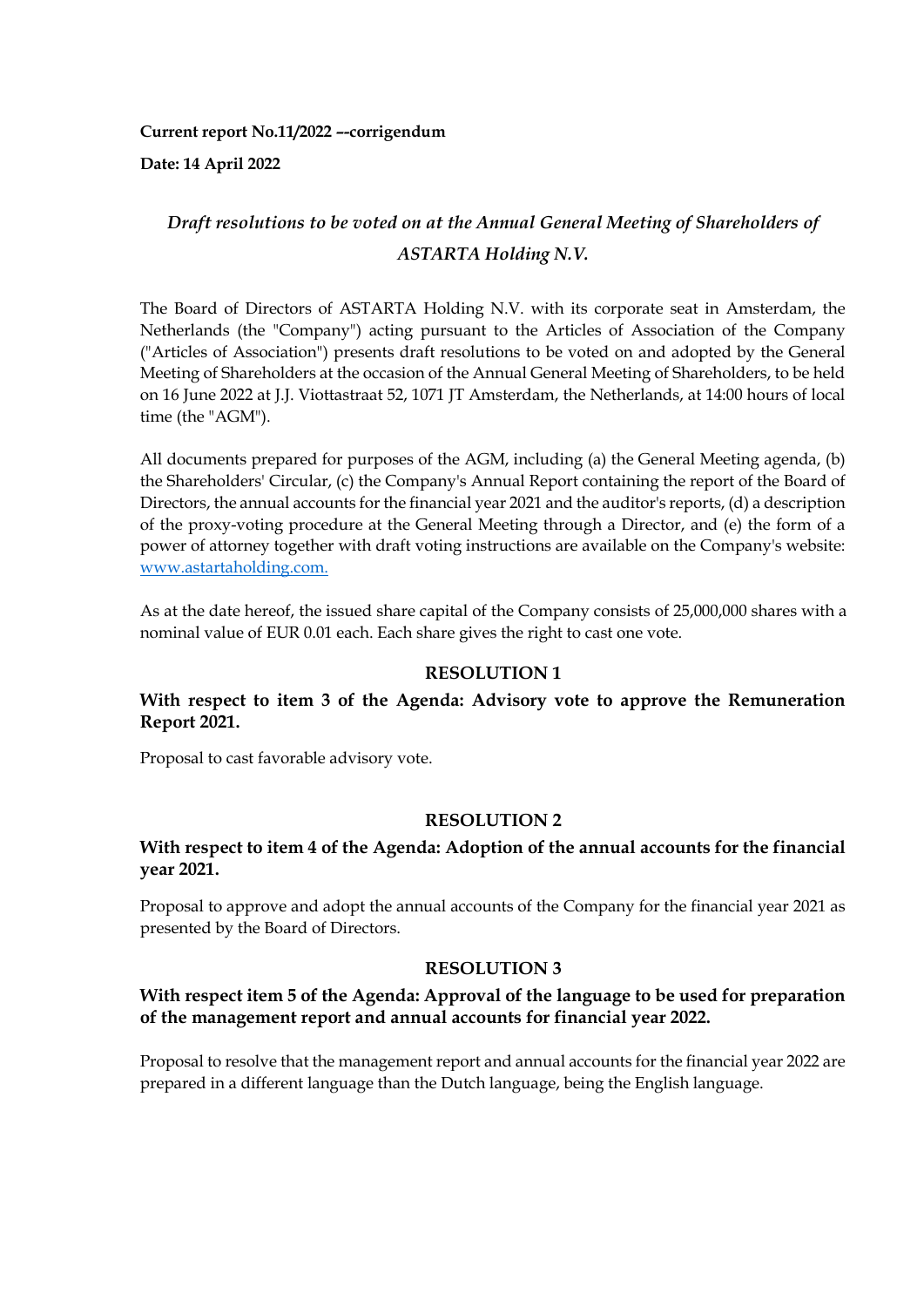## **RESOLUTION 4**

# **With respect item 6 of the Agenda: Granting of discharge to the Directors for their tasks during the financial year 2021.**

- (a) The proposal to grant discharge to Mr. Ivanchyk, for all acts of management performed for and on behalf of the Company during the financial year 2021.
- (b) The proposal to grant discharge to Mr. Gladky, for all acts of management performed for and on behalf of the Company during the financial year 2021.
- (c) The proposal to grant discharge to Mr. Van Campen, for all acts of management performed for and on behalf of the Company during the financial year 2021.
- (d) The proposal to grant discharge to Mr. Dahl, for all acts of supervision performed for and on behalf of the Company during the financial year 2021.
- (e) The proposal to grant discharge to Mr. Mettetal, for all acts of supervision performed for and on behalf of the Company during the financial year 2021.
- (f) The proposal to grant discharge to Mr. Arslan, for all acts of supervision performed for and on behalf of the Company during the financial year 2021.

# **RESOLUTION 5**

# **With respect item 7 of the Agenda: Granting full and final discharge to Marc M.L.J. van Campen for his services as director of the Company.**

Proposal to grant full and final discharge to Marc M.L.J. van Campen for his services as director of the Company.

## **RESOLUTION 6**

# **With respect item 8 of the Agenda: Adoption of the profit appropriation for the financial year 2021.**

Proposal to adopt the net profit appropriation for the financial year 2021 as presented by the Board of Directors and to transfer the amount of EUR 94,141,000 to the Company's retained earnings and, in this respect, not to distribute dividends.

## **RESOLUTION 7**

## **With respect item 9 of the Agenda: Appointment of a person that will be temporarily charged with the management of the Company when all Directors are absent or unable to act ("***ontstentenis of belet").*

Proposal to appoint Mr. Valerii Sokolenko (Executive Director of LLC Firm "Astarta-Kyiv") as the person that will be temporarily charged with the management of the Company in the event that all Directors are absent or unable to act.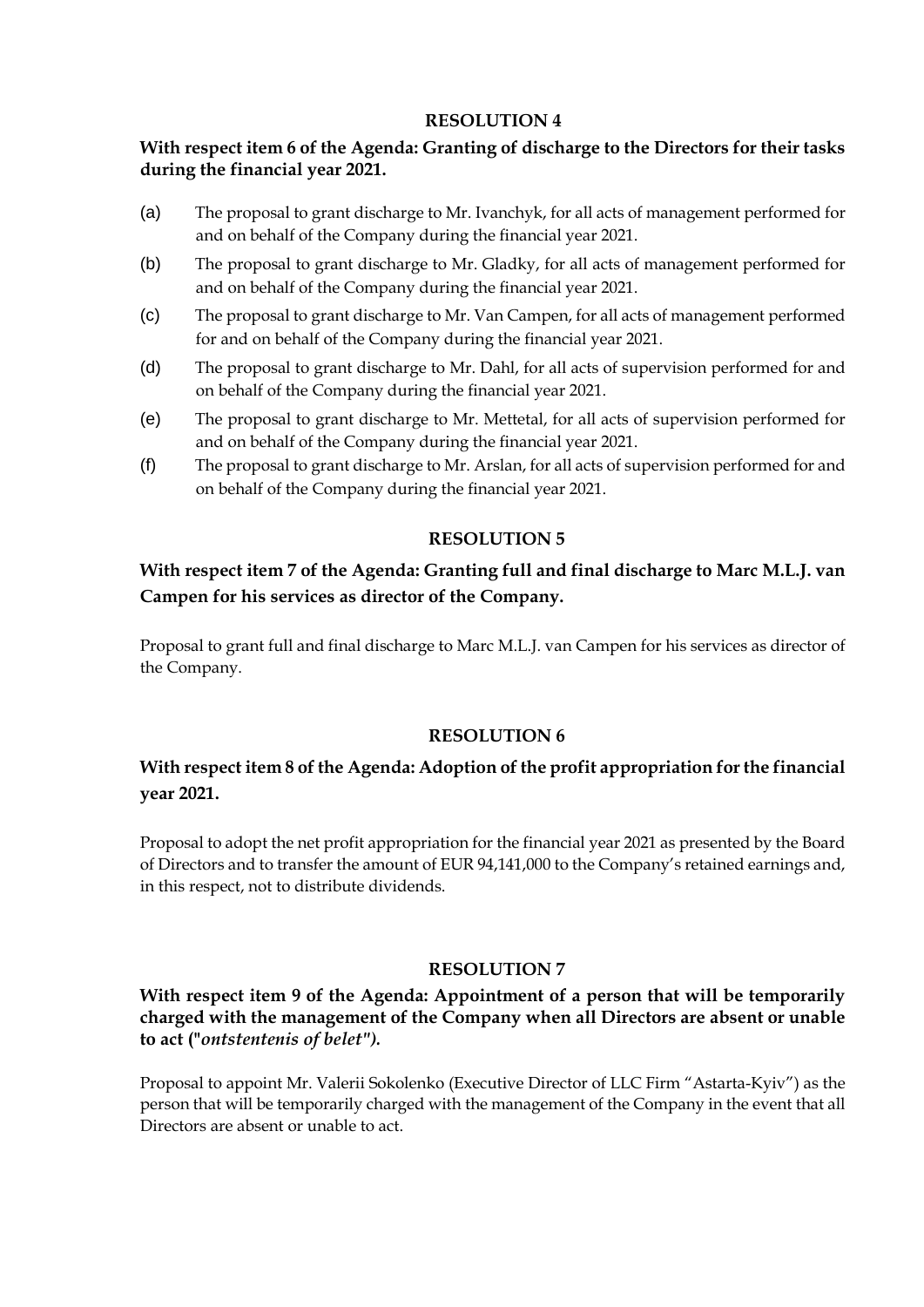### **RESOLUTION 8**

# **With respect to item 10 of the Agenda: Appointment of the Company's external auditor for the financial year 2022.**

Proposal to entrust the Board of Directors to enter into negotiations with Ernst&Young, KPMG, Deloitte & Touche, Pricewaterhousecoopers, Grant Thornton, BDO and Baker Tilly and depending on the results of negotiations with these firms, to enter into an engagement with one of these accounting firms for rendering audit services for the financial year 2022.

## **RESOLUTION 9**

**With respect to item 11 of the Agenda: Reappointment of (i) Executive Director A, CEO, member of the Board of Directors, (ii) Executive Director A, CFO, member of the Board of Directors, (iii) Executive Director B, Chief Compliance Officer, member of the Board of Directors, who will resign and be replaced by Savvas Perikleous as of the effective time of the Conversion and (iv) Non-Executive Director C, Chairman of the Board of Directors.**

Proposal to reappoint Mr. Viktor Ivanchyk as Executive Director A of the Company. Proposal to reappoint Mr. Viktor Gladky as Executive Director A of the Company. Proposal to reappoint Mr. Marc Van Campen as Executive Director B of the Company (who will resign and be replaced by Savvas Perikleous as of the effective time of the Conversion). Proposal to reappoint Mr. Gilles Mettetal as Non-Executive Director C of the Company.

## **RESOLUTION 10**

**With respect to item 12 of the Agenda: Adoption of amendments to Annex 6.2. (Resignation schedule for members of the Board of Directors of the Company) of the rules of the Board of Directors.**

Proposal to adopt amendments to Annex 6.2. (Resignation schedule for members of the Board of Directors of the Company) of the rules of the Board of Directors.

#### **RESOLUTION 11**

**With respect to item 13 of the Agenda: Approval of the Conversion Proposal and granting consent to the Conversion as a whole, including (i) the amendment and restatement of the articles of association of the Company as set forth in the conversion proposal and (ii) the election of Savvas Perikleous as a director of the Company to replace Marc M.L.J. van Campen, effective as of the time of Conversion.**

Proposal to approve the Conversion Proposal and to grant consent to the Conversion as a whole, including (i) the amendment and restatement of the articles of association of the Company as set forth in the conversion proposal and (ii) the election of Savvas Perikleous as a director of the Company to replace Marc M.L.J. van Campen, effective as of the time of Conversion.